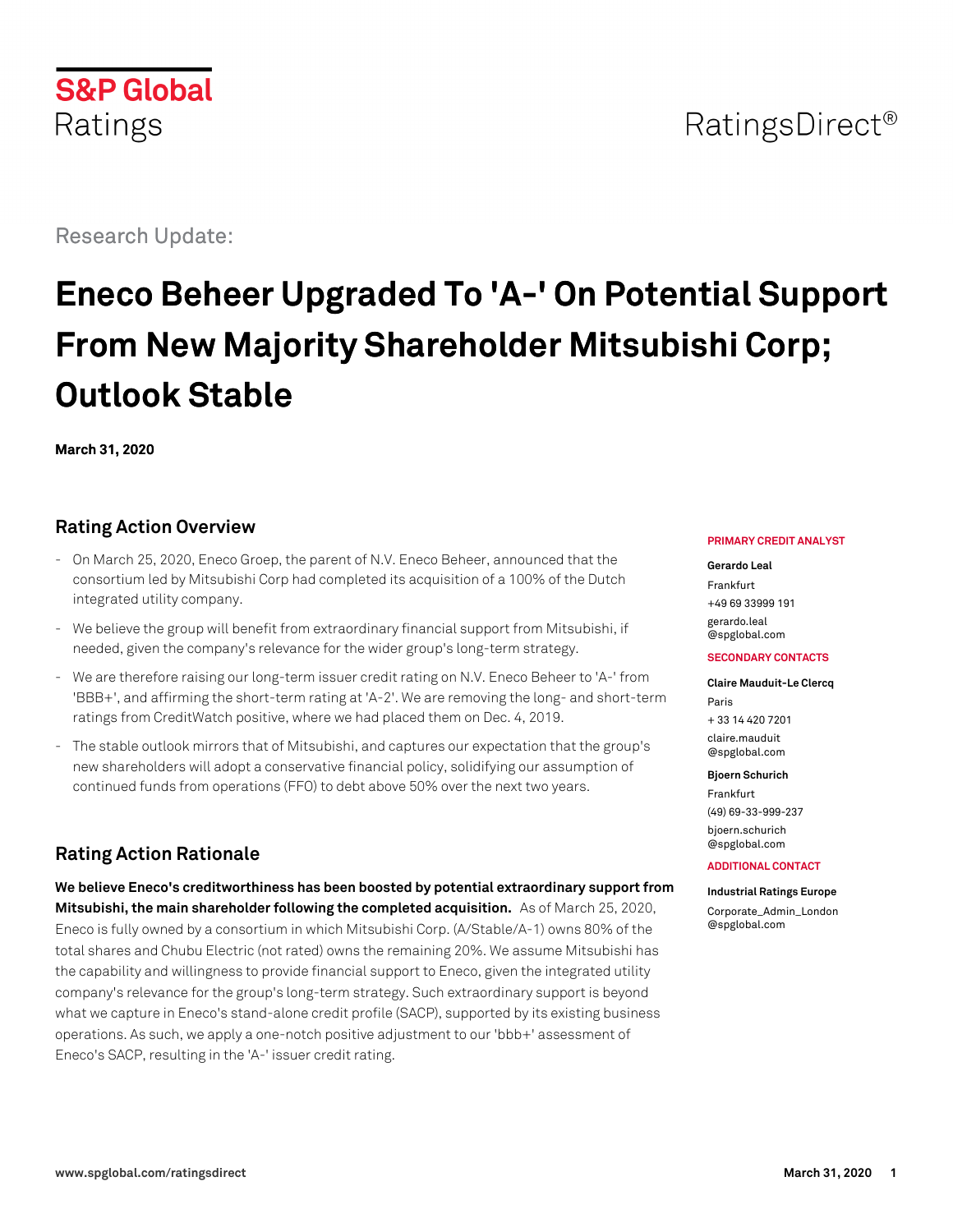#### **We understand Eneco will be key in Mitsubishi's aim to develop a European renewable**

**platform.** Mitsubishi intends to use Eneco's expertise and well-balanced portfolio from generation to retail as a platform to expand its footprint across Europe and Asia, among other regions. For example, Eneco's expertise in wind power generation would support Mitsubishi in its offshore wind business in Japan. Furthermore, some of Eneco's business solutions could be rolled out to Mitsubishi's retail operations in the Japanese market. We also note that benefits will run in both directions. Eneco will be able to expand its customer solutions offerings by benefitting from Mitsubishi's experience in the automobile industry, artificial intelligence, living essentials, and internet of things.

**Mitsubishi and Eneco have been close business partners for some time.** The cooperation between the two companies has intensified over the years since their joint investment in Luctherduinen wind farm in 2012. In 2019, Eneco, together with Mitsubishi and other stakeholders, finalized the construction of Norther wind farm (with a capacity of 370MW) in Belgium. The two companies are also collaborating on the 730MW Blauwwind (Borssele III/IV) offshore wind park, in which Mitsubishi and Eneco own together 25%; it will be operational by 2022. In addition, the two groups collaborated to develop an energy storage project in Germany.

**We consider Eneco to be moderately strategic for Mitsubishi.** Because of Eneco's strategic relevance within Mitsubishi's extended growth plans, we believe that Mitsubishi will remain a long-term investor in Eneco. However, we expect Eneco to continue operating mostly independent from the rest of Mitsubishi Group. Eneco's management and supervisory boards will change because of the acquisition, but we expect Eneco's business management practices to remain in line with the current model and enjoy some autonomy. Moreover, even though we believe Mitsubishi has incentives to provide extraordinary support to Eneco under some foreseeable circumstances, there are currently no stipulations enforcing such aide, such as cross-default clauses. This supports our assessment of Eneco's moderately strategic group status.

**We believe Eneco's financial policy will remain prudent, at least over the next three years.** In our view, a crucial element of Eneco's stronger credit profile following the transaction is our understanding that the company's financial policy will remain unchanged under the new ownership, at least for the next three years. We understand that the new owners support this through a shareholder agreement in place. It includes a dividend payout ratio of 50% of the previous year's net income and maintaining Eneco's stand-alone credit quality at least in line with a 'bbb' SACP assessment. We don't see this stand-alone credit level as a target, but rather as a level of protection on the downside for Eneco. In our view, these financial measures are credit supportive.

**We see Mitsubishi as a long-term investor with no short-term return pressures.** We understand Mitsubishi will focus on expanding Eneco's business sustainably rather than seeking short-term returns. In our opinion, this will allow Eneco to remain a financially robust company on a stand-alone basis and support its long-term credit quality.

**The COVID-19 impact on Eneco's electricity sales segments should be manageable.** Workforce confinement measures prompted by the COVID-19 pandemic are causing an increase in domestic electricity demand. Conversely, commercial and industrial demand is declining, likely by 5%-7% in 2020 in Europe, as per our estimates. Eneco's B2C business represents close to 15% of EBITDA, while B2B accounts for nearly 5%. Because profitability is higher in the B2C segment, the changing patterns in electricity consumption are mitigating the reduction in industrial and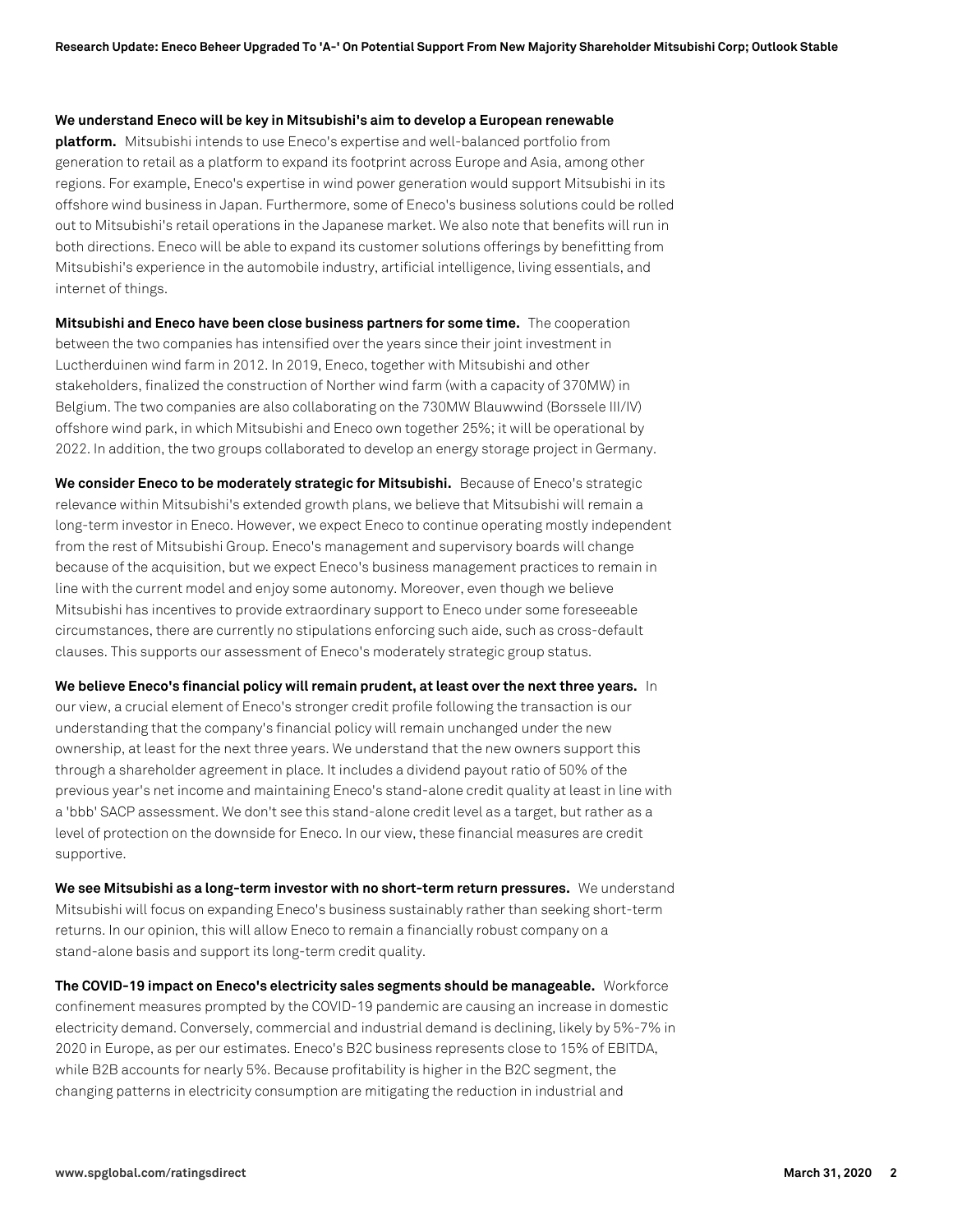commercial electricity demand on Eneco for now.

**Although we see a risk of increasing bad-debt provisions across the sector, government support may ward off the challenges.** We acknowledge a high degree of uncertainty about the rate of spread and peak of the coronavirus outbreak. The longer the situation lasts, the deeper its impact, and the greater possibility of hindrances on working capital and financial performance because of bad-debt provisions. However, we believe government support will partially mitigate this risk by, for instance, covering 90% of the salary of people not able to work due to the virus, providing allowances for people unable to cover their bills, and delaying tax payments. These programs should increase the paying capability of the average customer affected by the ongoing situation.

**Potential delayed capex would be executed in 2021.** Complications due to the COVID-19 pandemic could cause some delay in the completion of Eneco's 2020 projects. However, capex otherwise destined to such projects would remain in balance--thereby reducing net debt--only to be executed next year.

**Eneco posted financial results in line with our expectations in financial year 2019.** This was on the back of good commercial and positive trading results that yielded revenue growth of 4.2%. Furthermore, the group's ongoing efforts to cut expenses saved about €70 million, supporting an S&P Global adjusted EBITDA margin expansion of 60 basis points. This resulted in an S&P Global Ratings-adjusted debt to EBITDA of 1.0x and FFO to debt of 86% for 2019, well above our 50% trigger for an intrinsic credit quality of 'bbb+'.

**We expect Eneco financial performance to remain resilient over 2020 and 2021.** Eneco's high cash flow quality benefits from subsidized renewable power generation in The Netherlands, Belgium, and the U.K., which provide a floor price, guaranteed return, or a feed-in tariff, respectively, depending on the location. In addition, the company's district heating activities grant further earnings visibility, since this business has some characteristics of a regulated business, such as steady tariff structures and monopoly-like regional operations. We estimate these segments will account for close to 55% of Eneco's EBITDA over the next two years, and that they'll add visibility and stability to the company's cash flows. This will be further enhanced by Eneco's long-term hedging strategy, which translates in its customer and renewable generation segments price exposure to be fully hedged over 2020-2021. Prudent financial policies provide protection, particularly amid declining European power prices. Eneco's CCGT generation earnings are slightly more exposed, but we see this contained within €10 million if spark spreads sharply decline and without a material impact on Eneco's credit metrics.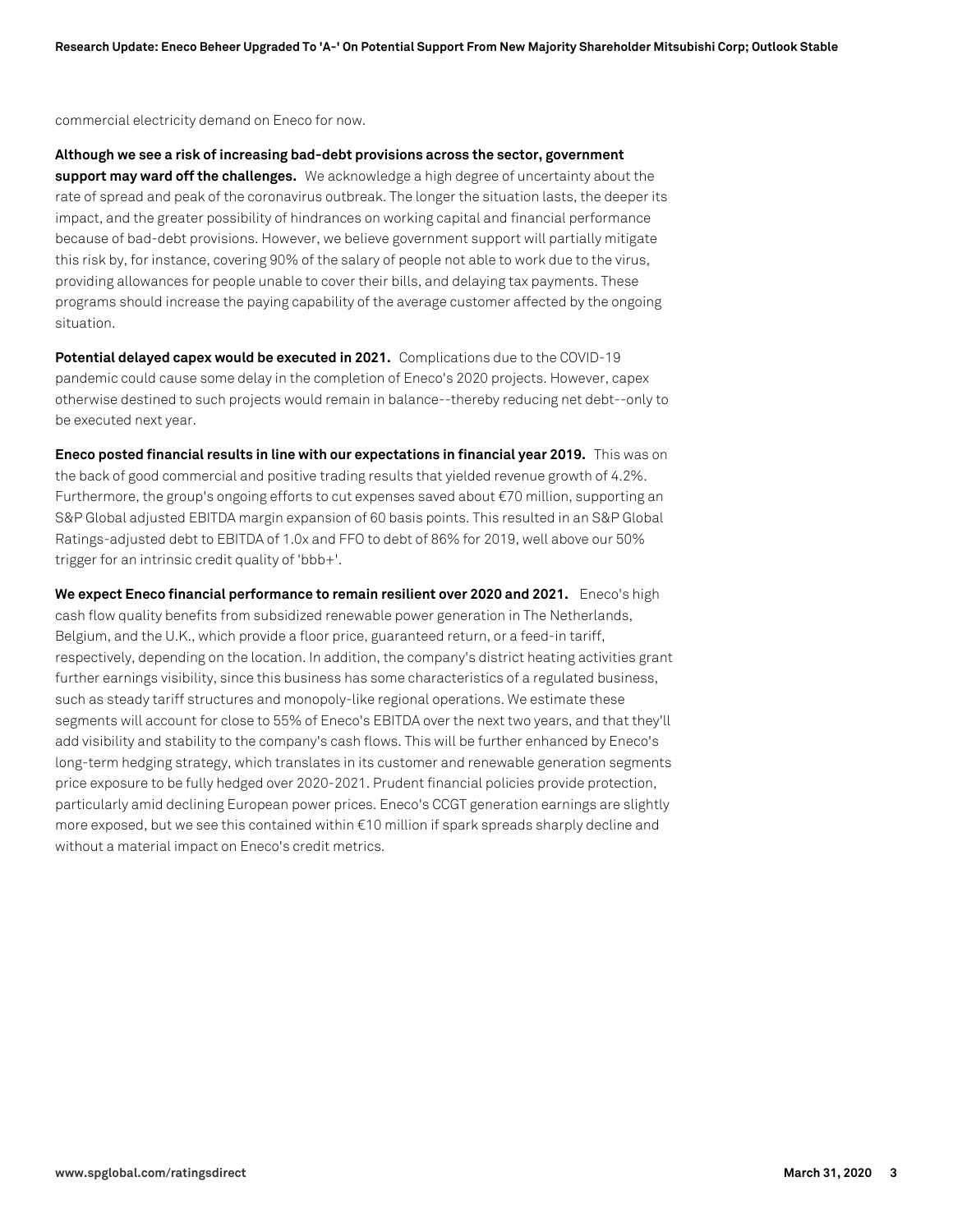Chart 1

### Eneco's EBITDA Split By 2019



Source: S&P Global Ratings. Copyright © 2020 by Standard & Poor's Financial Services LLC. All rights reserved.

#### **Greater capex on the back of more approved projects over the coming years will remain**

**manageable.** We assume that capex may rise to €300 million-€400 million, which is well within Eneco's operating cash flow boundaries of about €450 million-€500 million in 2020 and 2021. In addition, we view as unlikely that all investments will be implemented given the current economic situation. This further cushions Eneco's credit metrics for 2020, and coupled with a continued dividend policy of about 50% of previous year's net income, translates into neutral to positive cash flows after dividends in our base-case scenario over the next two years. We expect these factors to result in a ratio of funds from operations (FFO) to debt consistently above 50% over the next two years, in line with our assessment of Eneco's SACP.

**We expect Eneco to remain focused on expanding its renewable capacity.** We don't think the new business plan from Eneco's new ownership--who, together with Eneco, are still defining the strategy--will derail Eneco's strategy to remain centered around developing new renewable generation. Eneco aims to expand its own renewable capacity to 2.2GW by 2022 from 1.3GW in 2019, and Mitsubishi's transfer of 400MW of wind capacity to Eneco, alongside around 300MW renewable capacity already under development, will complement these efforts. We expect the new business plan will further Eneco's existing strategy, potentially beyond the Dutch borders.

Other growth vectors will come from additional functions to Eneco's trading department, and further developing its supply business by broadening customers solutions offerings, and expanding customer base while keeping the deployment of digital-oriented cost optimization programs.

## **Outlook**

The stable outlook on Eneco mirrors that of its main shareholder, Mitsubishi.

The outlook also captures our expectation that the new shareholders will uphold Eneco's historically prudent financial policy, with a supportive dividend policy at least over the next three years. Furthermore, we expect Eneco to continue posting a relatively stable EBITDA and FFO, underpinned by subsidized renewable generation and district heating.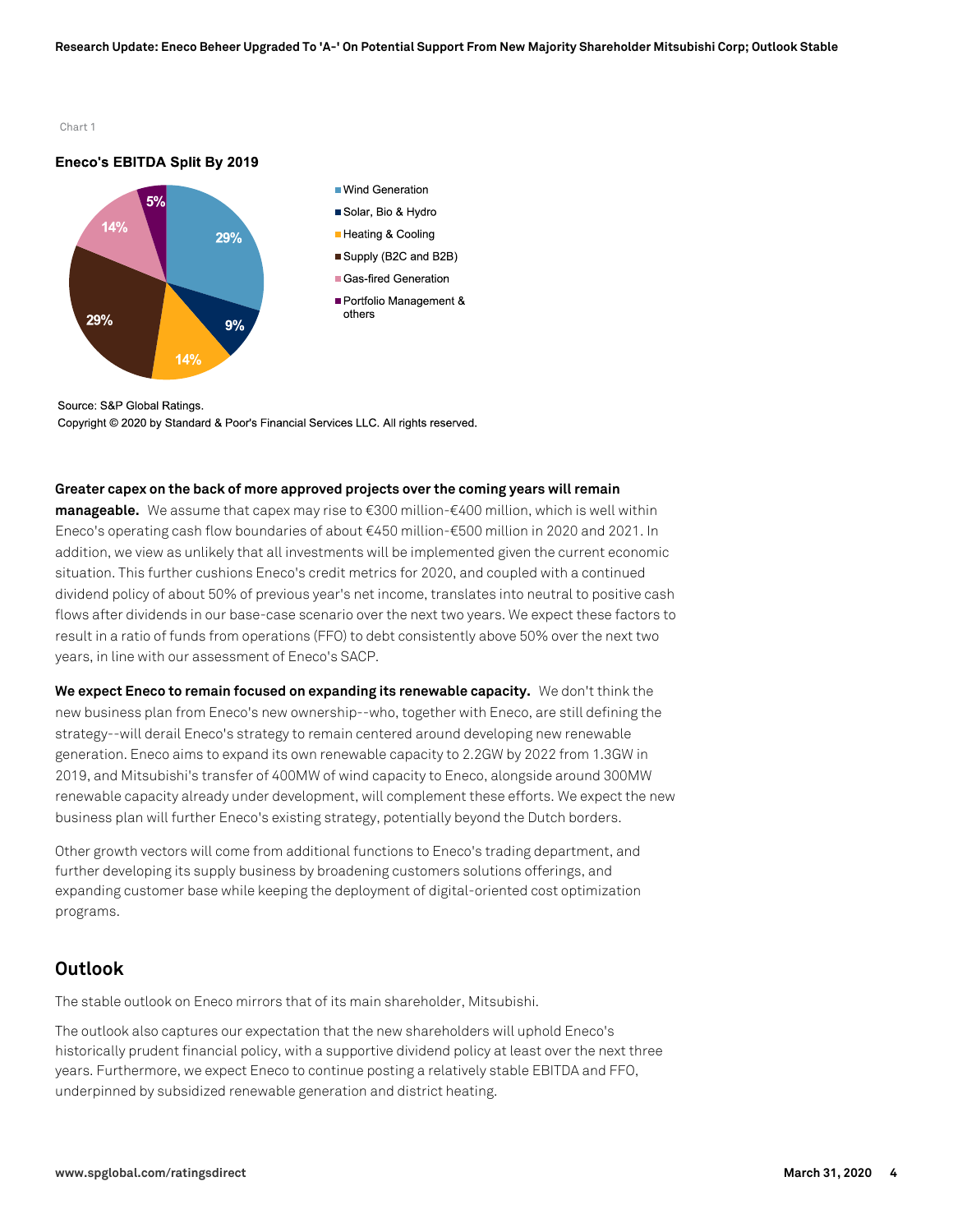These factors result in our expectation that the group will continue posting an FFO to debt above 50% over the next two years.

## **Downside scenario**

We could lower the ratings if Mitsubishi's credit quality deteriorates, thereby reducing its capability to provide extraordinary support to Eneco.

A downgrade over the next two years would also result from a more aggressive capex acceleration or unexpected mergers and acquisitions that result in its FFO to debt dropping below 50%. This could also occur, for example, if the output of the wind fleet was much lower than currently anticipated; or if the company lost significant market share in its power retail segments.

## **Upside scenario**

An upgrade is unlikely over the next two years. Since we cap the group support that Eneco receives at one notch below the 'A' rating on Mitsubishi, any upside to its 'bbb+' SACP to 'a-' would not yield a higher issuer credit rating.

That said, we could positively reassess Eneco's SACP to 'a-' over the next two years if the company posts an FFO to debt consistently above 60%, and this is backed by a financial policy that support the metric at such levels.

## **Company Description**

N.V. Eneco Beheer is a subsidiary of Eneco Groep N.V., headquartered in Rotterdam, The Netherlands.

Eneco generates electricity from onshore and offshore wind and solar parks in The Netherlands, Belgium, and the U.K. Eneco also provides heating and cooling services in The Netherlands. Together, these activities account for close to 55% of EBITDA. About 13% of the group's EBITDA comes from gas-fired generation, which Eneco uses to balance generation from renewable assets.

The rest of the company's EBITDA comes from commercial activities, which include energy retail, trading, and other energy services. Eneco is The Netherlands' second-largest energy supplier, the No. 3 in the Flanders region, and, since 2017, a niche participant in the German renewable energy supply market through its acquisition of Lichtblick SE.

As of March 25, 2020, the group is fully owned by a consortium in which Mitsubishi Corp. owns 80%, while Chubu Electric holds the remaining 20%.

## **Ratings Score Snapshot**

Issuer Credit Rating: A-/Stable/A-2

Business risk: Satisfactory

- Country risk: Very low
- Industry risk: Moderately high
- Competitive position: Satisfactory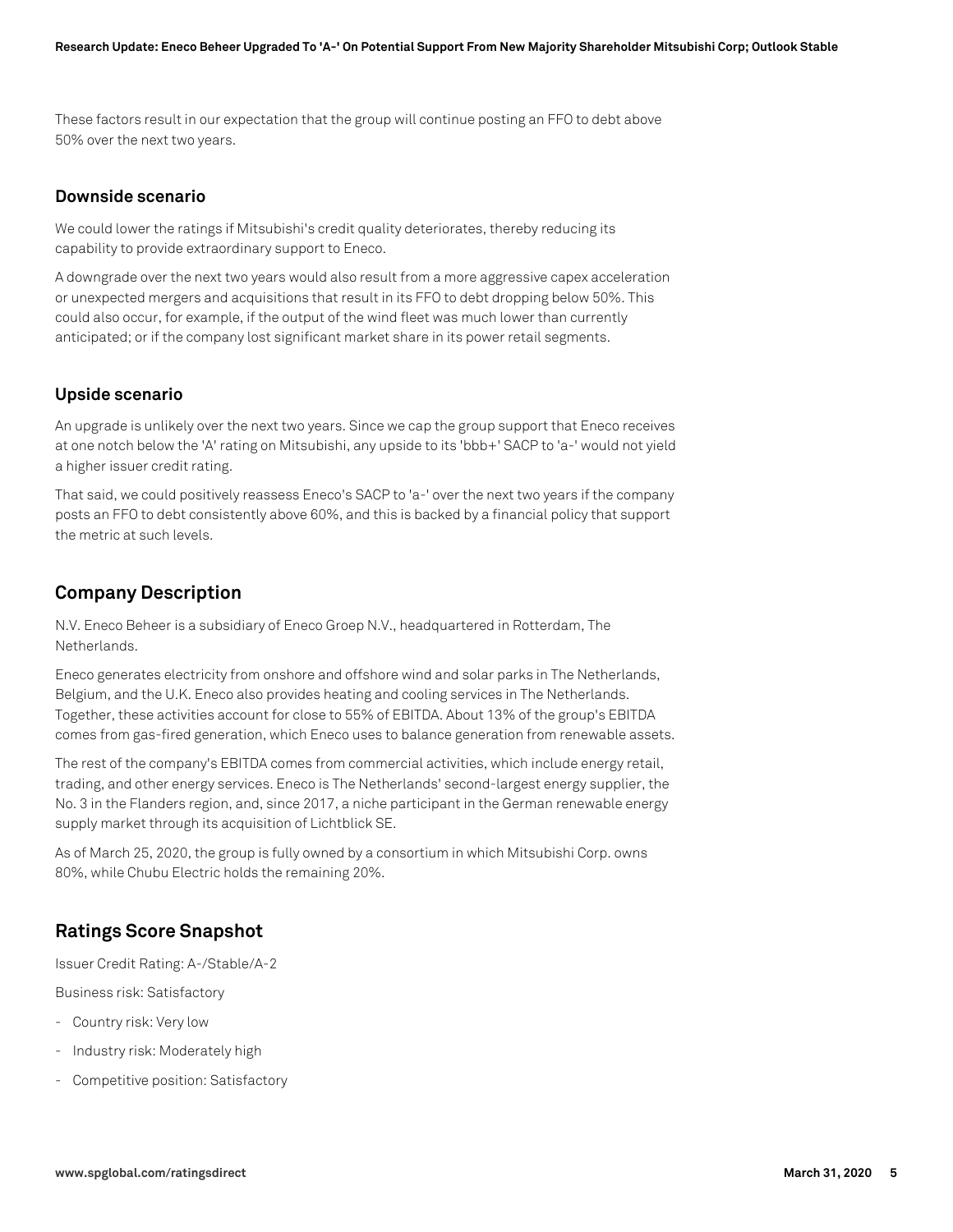#### Financial risk: Modest

- Cash flow/leverage: Modest

#### Anchor: bbb+

Modifiers

- Diversification/portfolio effect: Neutral (no impact)
- Capital structure: Neutral (no impact)
- Financial policy: Neutral (no impact)
- Liquidity: Adequate (no impact)
- Management and governance: Satisfactory (no impact)
- Comparable rating analysis: Neutral (no impact)

Stand-alone credit profile: bbb+

- Group credit profile: a
- Group status: Moderately strategic (+1 notch)

## **Related Criteria**

- General Criteria: Group Rating Methodology, July 1, 2019
- Criteria | Corporates | General: Corporate Methodology: Ratios And Adjustments, April 1, 2019
- General Criteria: Methodology For Linking Long-Term And Short-Term Ratings, April 7, 2017
- Criteria | Corporates | General: Methodology And Assumptions: Liquidity Descriptors For Global Corporate Issuers, Dec. 16, 2014
- Criteria | Corporates | Industrials: Key Credit Factors For The Unregulated Power And Gas Industry, March 28, 2014
- Criteria | Corporates | General: Corporate Methodology, Nov. 19, 2013
- General Criteria: Country Risk Assessment Methodology And Assumptions, Nov. 19, 2013
- General Criteria: Methodology: Industry Risk, Nov. 19, 2013
- General Criteria: Methodology: Management And Governance Credit Factors For Corporate Entities, Nov. 13, 2012
- General Criteria: Use Of CreditWatch And Outlooks, Sept. 14, 2009

## **Related Research**

- Research Update: N.V. Eneco Beheer 'BBB+' Rating Placed On CreditWatch Positive On Announced Acquisition By Mitsubishi Corp. And Chubu, Dec. 4, 2019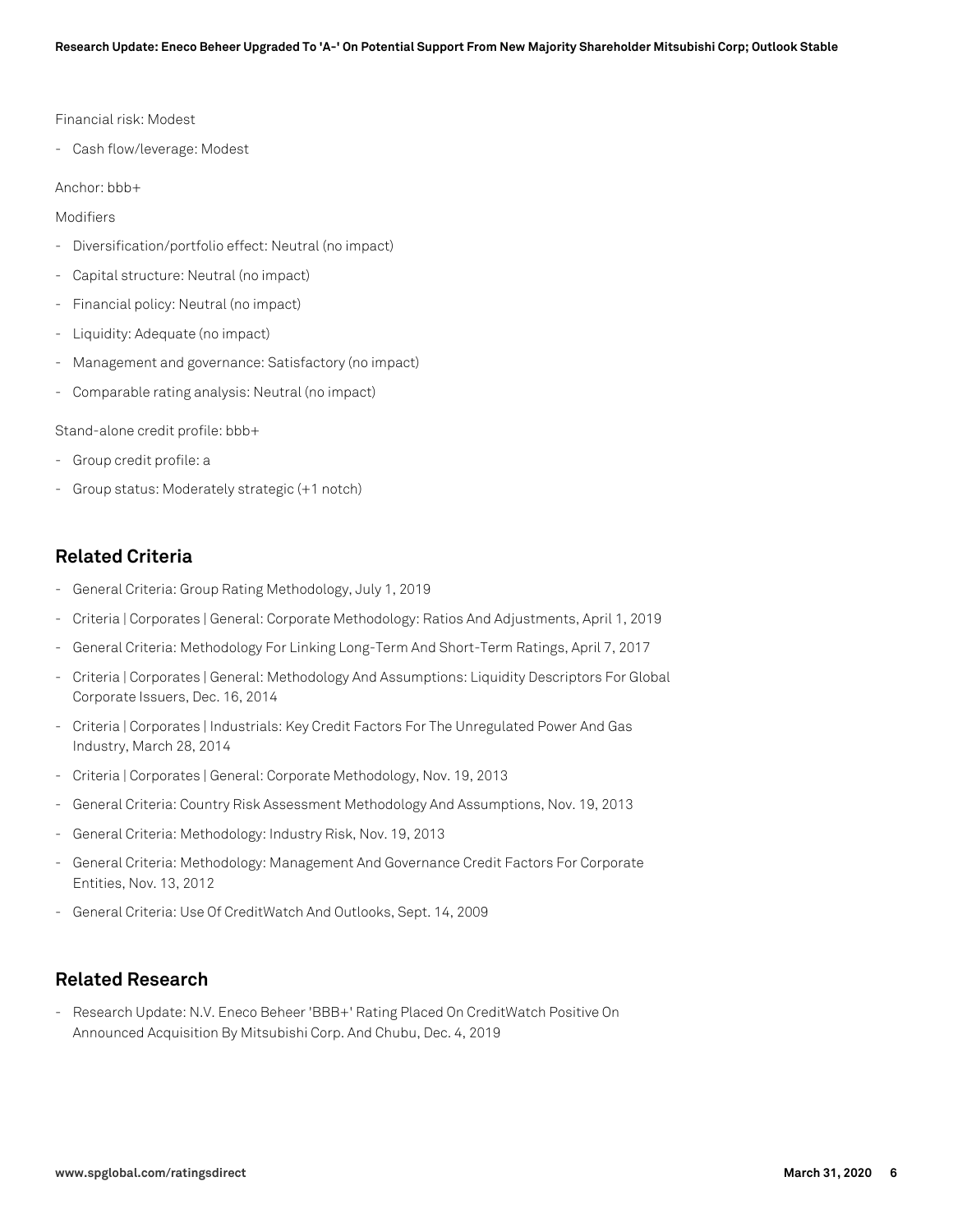# **Ratings List**

#### **Upgraded; Ratings Affirmed; CreditWatch Action**

|                             | Т٥           | From                             |
|-----------------------------|--------------|----------------------------------|
| N.V. Eneco Beheer           |              |                                  |
| <b>Issuer Credit Rating</b> |              | A-/Stable/A-2 BBB+/Watch Pos/A-2 |
| Commercial Paper            | $\Delta - 2$ | A-2/Watch Pos                    |

Certain terms used in this report, particularly certain adjectives used to express our view on rating relevant factors, have specific meanings ascribed to them in our criteria, and should therefore be read in conjunction with such criteria. Please see Ratings Criteria at www.standardandpoors.com for further information. A description of each of S&P Global Ratings' rating categories is contained in "S&P Global Ratings Definitions" at https://www.standardandpoors.com/en\_US/web/guest/article/-/view/sourceId/504352 Complete ratings information is available to subscribers of RatingsDirect at www.capitaliq.com. All ratings affected by this rating action can be found on S&P Global Ratings' public website at www.standardandpoors.com. Use the Ratings search box located in the left column. Alternatively, call one of the following S&P Global Ratings numbers: Client Support Europe (44) 20-7176-7176; London Press Office (44) 20-7176-3605; Paris (33) 1-4420-6708; Frankfurt (49) 69-33-999-225; Stockholm (46) 8-440-5914; or Moscow 7 (495) 783-4009.